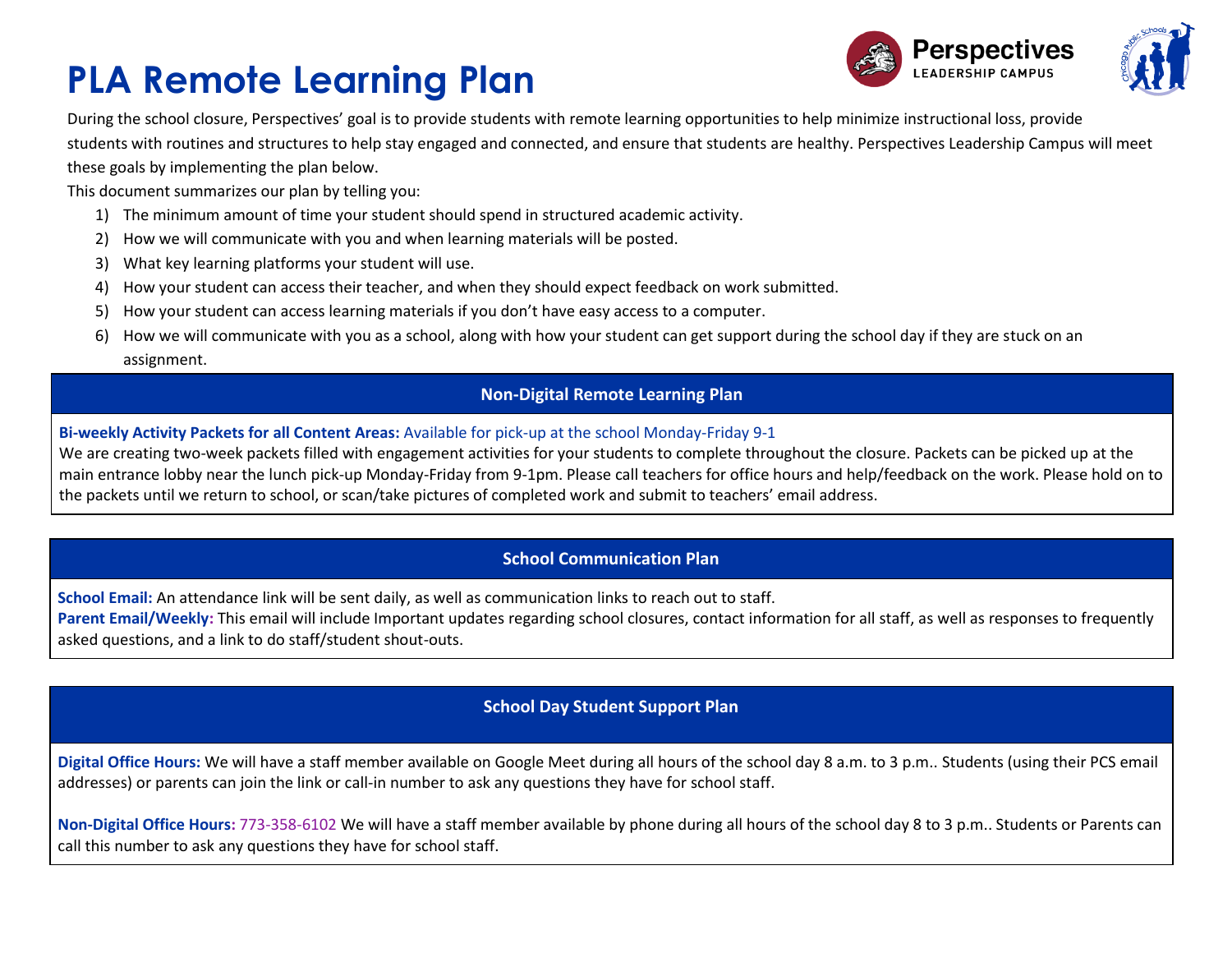



| 9th Grade                                                       | <b>Weekly</b><br><b>Minutes Goal</b> | <b>Learning Materials</b><br><b>Communication Tool</b>                                                              | <b>Learning Platforms*</b>                                                                                  | <b>Teacher- Student Communication Plan</b>                                                                                                                                                                                                                                                                                                                                                                          |
|-----------------------------------------------------------------|--------------------------------------|---------------------------------------------------------------------------------------------------------------------|-------------------------------------------------------------------------------------------------------------|---------------------------------------------------------------------------------------------------------------------------------------------------------------------------------------------------------------------------------------------------------------------------------------------------------------------------------------------------------------------------------------------------------------------|
| 9th-Literacy -<br><b>Composition &amp;</b><br><b>Literature</b> | 400 Minutes                          | <b>Tool: Google Classroom</b><br>Posting Frequency: Mondays<br>Lessons completed by: Following Sunday,<br>4:00 p.m. | All subjects, including<br>math and ELA: Google<br>Classroom                                                | Daily Connection Schedule:<br>Mondays/Wednesdays via Google Meet/Zoom:<br>1st Period: 10:00 - 10:45 a.m.<br>2nd Period: 11:00 - 11:45 a.m.<br>3rd Period: 12:00 - 12:45 p.m.                                                                                                                                                                                                                                        |
| 9th-Math                                                        | 200 Minutes                          | Tool: Google Classroom<br>Posting Frequency: Mondays<br>Lessons completed by: Following Sunday,<br>4:00 p.m.        | Math: Imagine Math - 60<br>minutes per week, or 1<br>lesson passed per week.                                | 5th period: 1:00 - 1:45 p.m.<br>$\bullet$<br>Tuesdays/Thursdays via Google Meet/Zoom:<br>4th Period: 10:00 - 10:45 a.m.<br>7th Period: 11:00 - 11:45 a.m.<br>8th Period: 12:00 - 12:45 p.m.<br>$\bullet$<br>6th period: 1:00 - 1:45 p.m.<br><b>Fridays:</b><br>Office hours between 10:00 - 2:00 p.m. by<br>appointment.<br>Feedback: Email or Google Classroom. Schedule phone or<br>Google Meet sessions as well. |
| 9th-Science                                                     | 200 Minutes                          | <b>Tool: Google Classroom</b><br>Posting Frequency: Mondays<br>Lessons completed by: Following Sunday,<br>4:00 p.m. | ELA: iXL - 60 minutes per<br>week, 2 lessons<br>proficiency/1 mastery per<br>week.<br>Credit Recovery: APEX |                                                                                                                                                                                                                                                                                                                                                                                                                     |
| <b>9th-World History</b>                                        | 200 Minutes                          | Tool: Google Classroom<br>Posting Frequency: Mondays<br>Lessons completed by: Following Sunday,<br>4:00 p.m.        |                                                                                                             |                                                                                                                                                                                                                                                                                                                                                                                                                     |
| 9th - Computer<br><b>Applications</b>                           | 200 Minutes                          | <b>Tool: Google Classroom</b><br>Posting Frequency: Mondays<br>Lessons completed by: Following Sunday,<br>4:00 p.m. |                                                                                                             | Lessons will be recorded and uploaded to Google<br>classroom if a student is unavailable during that time.                                                                                                                                                                                                                                                                                                          |
| 9th - ADL                                                       | 200 Minutes                          | <b>Tool: Google Classroom</b><br>Posting Frequency: Mondays<br>Lessons completed by: Following Sunday,<br>4:00 p.m. |                                                                                                             |                                                                                                                                                                                                                                                                                                                                                                                                                     |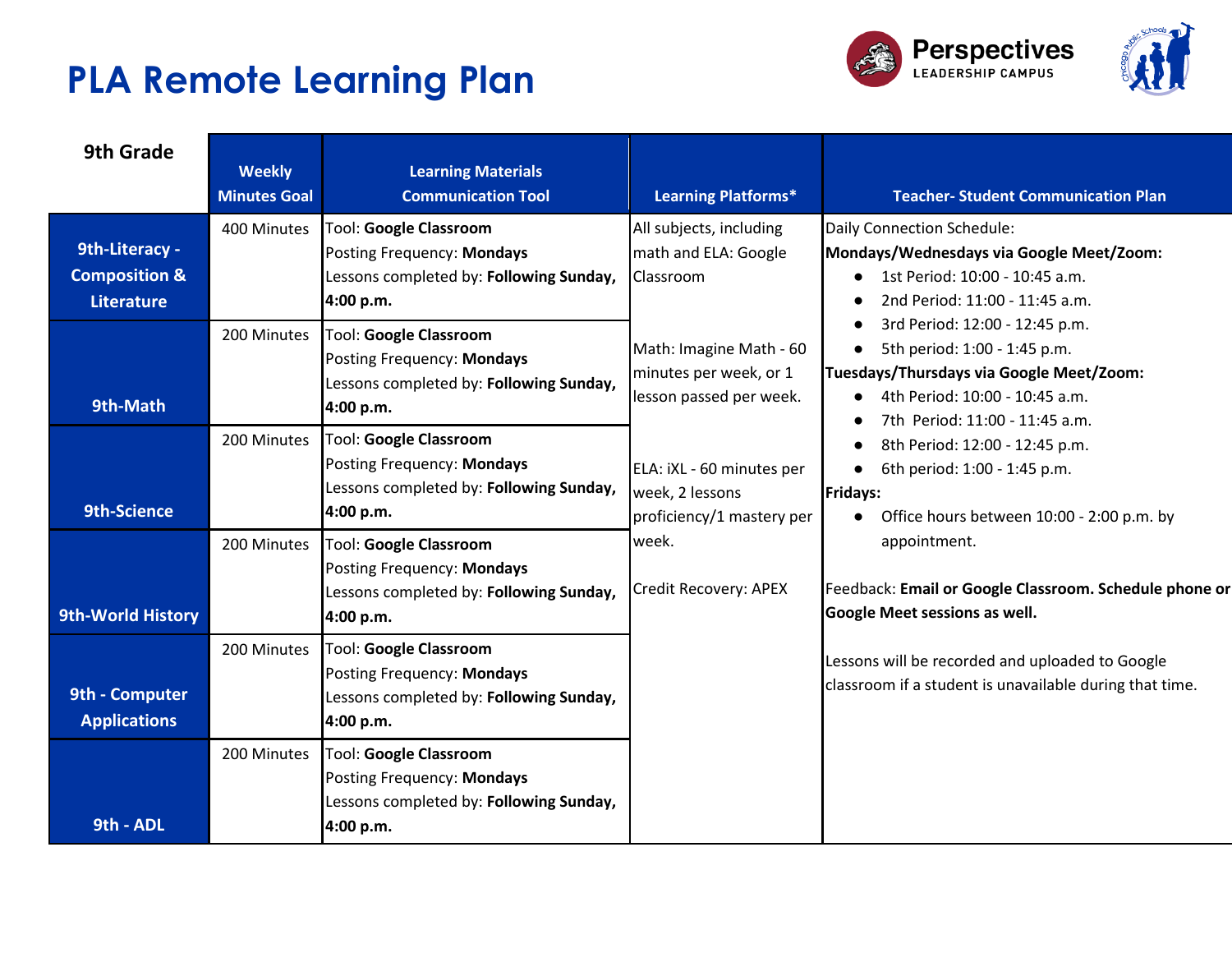



\*Please note: Some 9th grade students have a different elective, which should take the place of Computer Applications.

| 10th Grade                | <b>Weekly</b><br><b>Minutes Goal</b> | <b>Learning Materials</b><br><b>Communication Tool</b>                                                           | <b>Learning Platforms*</b>                                                                                                                                                                  | <b>Teacher-Student Communication Plan</b>                                                                                                                                                                                                                                                                                                                                                                                                                                                                                                                                                                                 |
|---------------------------|--------------------------------------|------------------------------------------------------------------------------------------------------------------|---------------------------------------------------------------------------------------------------------------------------------------------------------------------------------------------|---------------------------------------------------------------------------------------------------------------------------------------------------------------------------------------------------------------------------------------------------------------------------------------------------------------------------------------------------------------------------------------------------------------------------------------------------------------------------------------------------------------------------------------------------------------------------------------------------------------------------|
| 10th-Literature           |                                      | 200 Minutes Tool: Google Classroom<br>Posting Frequency: Mondays<br>Lessons completed by: Following Sunday, 4:00 | All subjects, including math<br>and ELA: Google Classroom                                                                                                                                   | Daily Connection Schedule:<br>Mondays/Wednesdays via Google<br>Meet/Zoom:                                                                                                                                                                                                                                                                                                                                                                                                                                                                                                                                                 |
| 10th-Math                 | 200 Minutes                          | <b>Tool: Google Classroom</b><br>Posting Frequency: Mondays<br>Lessons completed by: Following Sunday, 4:00      | Math: Imagine Math - 60<br>minutes per week, or 1<br>lesson passed per week.<br>ELA: iXL - 60 minutes per<br>week, 2 lessons<br>proficiency/1 mastery per<br>week.<br>Credit Recovery: APEX | 1st Period: 10:00 - 10:45 a.m.<br>2nd Period: 11:00 - 11:45 a.m.<br>3rd Period: 12:00 - 12:45 p.m.<br>$\bullet$<br>5th period: 1:00 - 1:45 p.m.<br>Tuesdays/Thursdays via Google Meet/Zoom:<br>4th Period: 10:00 - 10:45 a.m.<br>7th Period: 11:00 - 11:45 a.m.<br>8th Period: 12:00 - 12:45 p.m.<br>6th period: 1:00 - 1:45 p.m.<br><b>Fridays:</b><br>Office hours between 10:00 - 2:00<br>p.m. by appointment.<br>Feedback: Email or Google Drive. Schedule<br>phone or Google Meet sessions as well.<br>Lessons will be recorded and uploaded to<br>Google classroom if a student is unavailable<br>during that time. |
| 10th-Science              |                                      | 200 Minutes Tool: Google Classroom<br>Posting Frequency: Mondays<br>Lessons completed by: Following Sunday, 4:00 |                                                                                                                                                                                             |                                                                                                                                                                                                                                                                                                                                                                                                                                                                                                                                                                                                                           |
| <b>10th-US History</b>    |                                      | 200 Minutes Tool: Google Classroom<br>Posting Frequency: Mondays<br>Lessons completed by: Following Sunday, 4:00 |                                                                                                                                                                                             |                                                                                                                                                                                                                                                                                                                                                                                                                                                                                                                                                                                                                           |
| 10th: ADL                 |                                      | 200 Minutes Tool: Google Classroom<br>Posting Frequency: Mondays<br>Lessons completed by: Following Sunday, 4:00 |                                                                                                                                                                                             |                                                                                                                                                                                                                                                                                                                                                                                                                                                                                                                                                                                                                           |
| 10th:<br>Technology/NFTE* | 200 Minutes                          | Tool: Google Classroom<br>Posting Frequency: Mondays<br>Lessons completed by: Following Sunday, 4:00             |                                                                                                                                                                                             |                                                                                                                                                                                                                                                                                                                                                                                                                                                                                                                                                                                                                           |
| <b>10th: Electives</b>    | 200 Minutes                          | <b>Tool: Google Classroom</b><br>Posting Frequency: Mondays<br>Lessons completed by: Following Sunday, 4:00      |                                                                                                                                                                                             |                                                                                                                                                                                                                                                                                                                                                                                                                                                                                                                                                                                                                           |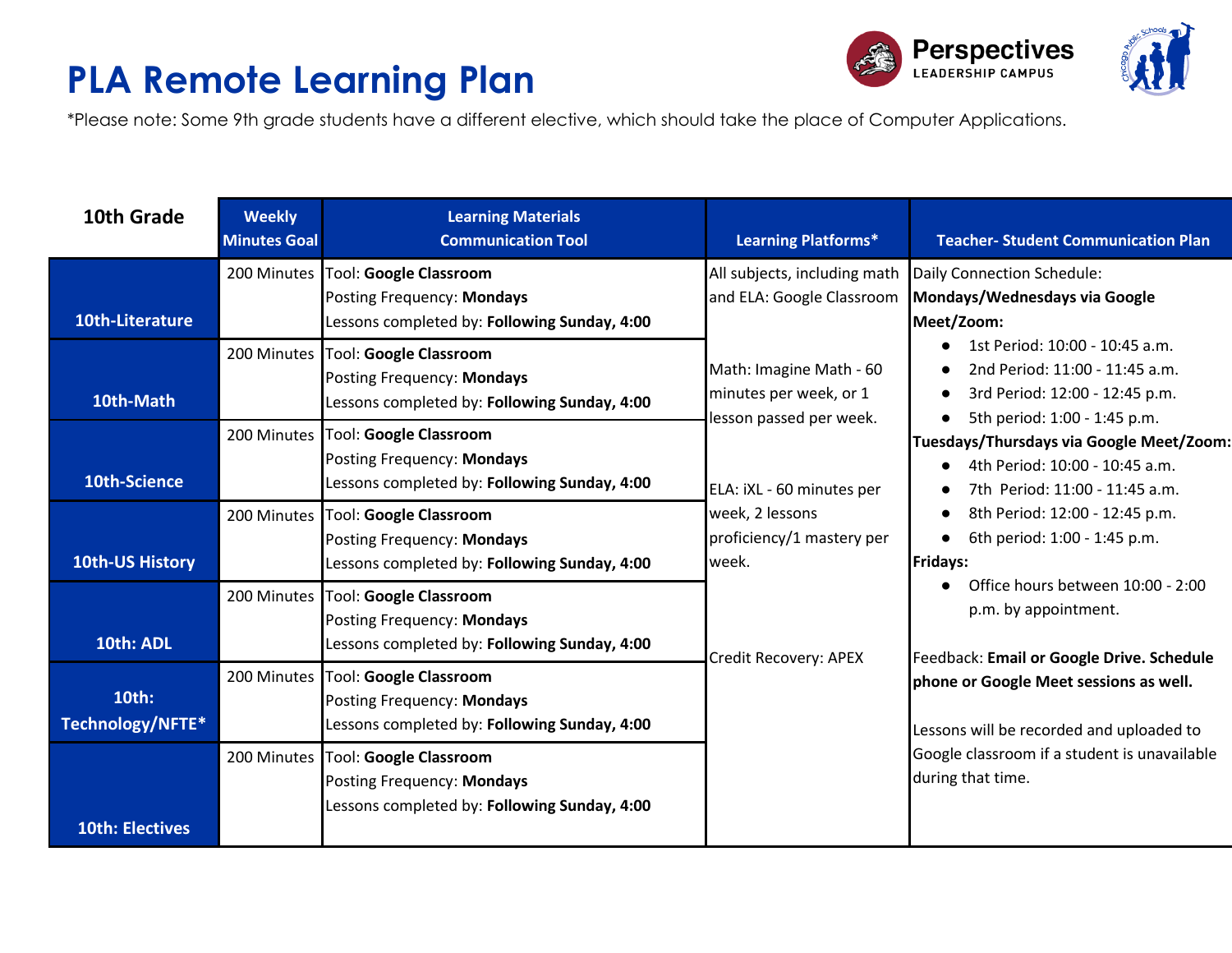



\*Please note: Some 10th grade students have a different elective, which should take the place of Technology/NFTE.

| 11th Grade                                            | <b>Weekly</b><br><b>Minutes Goal</b> | <b>Learning Materials</b><br><b>Communication Tool</b>                                                                     | <b>Learning Platforms*</b>                                                                                   | <b>Teacher-Student Communication Plan</b>                                                                                                                                                   |
|-------------------------------------------------------|--------------------------------------|----------------------------------------------------------------------------------------------------------------------------|--------------------------------------------------------------------------------------------------------------|---------------------------------------------------------------------------------------------------------------------------------------------------------------------------------------------|
| 11th-Literacy -<br>Literature &<br><b>Composition</b> |                                      | 400 Minutes   Tool: Google Classroom<br>Posting Frequency: Mondays<br>Lessons completed by: Following Sunday,<br>4:00 p.m. | All subjects, including<br>math and ELA: Google<br>Classroom                                                 | Daily Connection Schedule:<br>Mondays/Wednesdays via Google Meet/Zoom:<br>1st Period: 10:00 - 10:45 a.m.<br>2nd Period: 11:00 - 11:45 a.m.                                                  |
| 11th-Math                                             |                                      | 200 Minutes Tool: Google Classroom<br>Posting Frequency: Mondays<br>Lessons completed by: Following Sunday,<br>4:00 p.m.   | Math: Imagine Math - 60<br>minutes per week, or 1<br>lesson passed per week.                                 | 3rd Period: 12:00 - 12:45 p.m.<br>5th period: 1:00 - 1:45 p.m.<br>$\bullet$<br>Tuesdays/Thursdays via Google Meet/Zoom:<br>4th Period: 10:00 - 10:45 a.m.<br>7th Period: 11:00 - 11:45 a.m. |
| 11th-Science                                          |                                      | 200 Minutes Tool: Google Classroom<br>Posting Frequency: Mondays<br>Lessons completed by: Following Sunday,<br>4:00 p.m.   | ELA: iXL - 60 minutes per<br>week, 2 lessons<br>proficiency/1 mastery per<br>week.<br>SAT Prep: Khan Academy | 8th Period: 12:00 - 12:45 p.m.<br>6th period: 1:00 - 1:45 p.m.<br>$\bullet$<br><b>Fridays:</b><br>Office hours between 10:00 - 2:00 p.m. by<br>$\bullet$                                    |
| 11th-ADL                                              |                                      | 200 Minutes   Tool: Google Classroom<br>Posting Frequency: Mondays<br>Lessons completed by: Following Sunday,<br>4:00 p.m. |                                                                                                              | appointment.<br>Feedback: Email or Google Drive. Schedule phone or<br><b>Google Meet sessions as well.</b>                                                                                  |
| 11th: Spanish*                                        |                                      | 200 Minutes Tool: Google Classroom<br>Posting Frequency: Mondays<br>Lessons completed by: Following Sunday,<br>4:00 p.m.   |                                                                                                              | Lessons will be recorded and uploaded to Google<br>classroom if a student is unavailable during that time.                                                                                  |
| 11th:<br>Technology/NFTE*                             |                                      | 200 Minutes Tool: Google Classroom<br>Posting Frequency: Mondays                                                           |                                                                                                              |                                                                                                                                                                                             |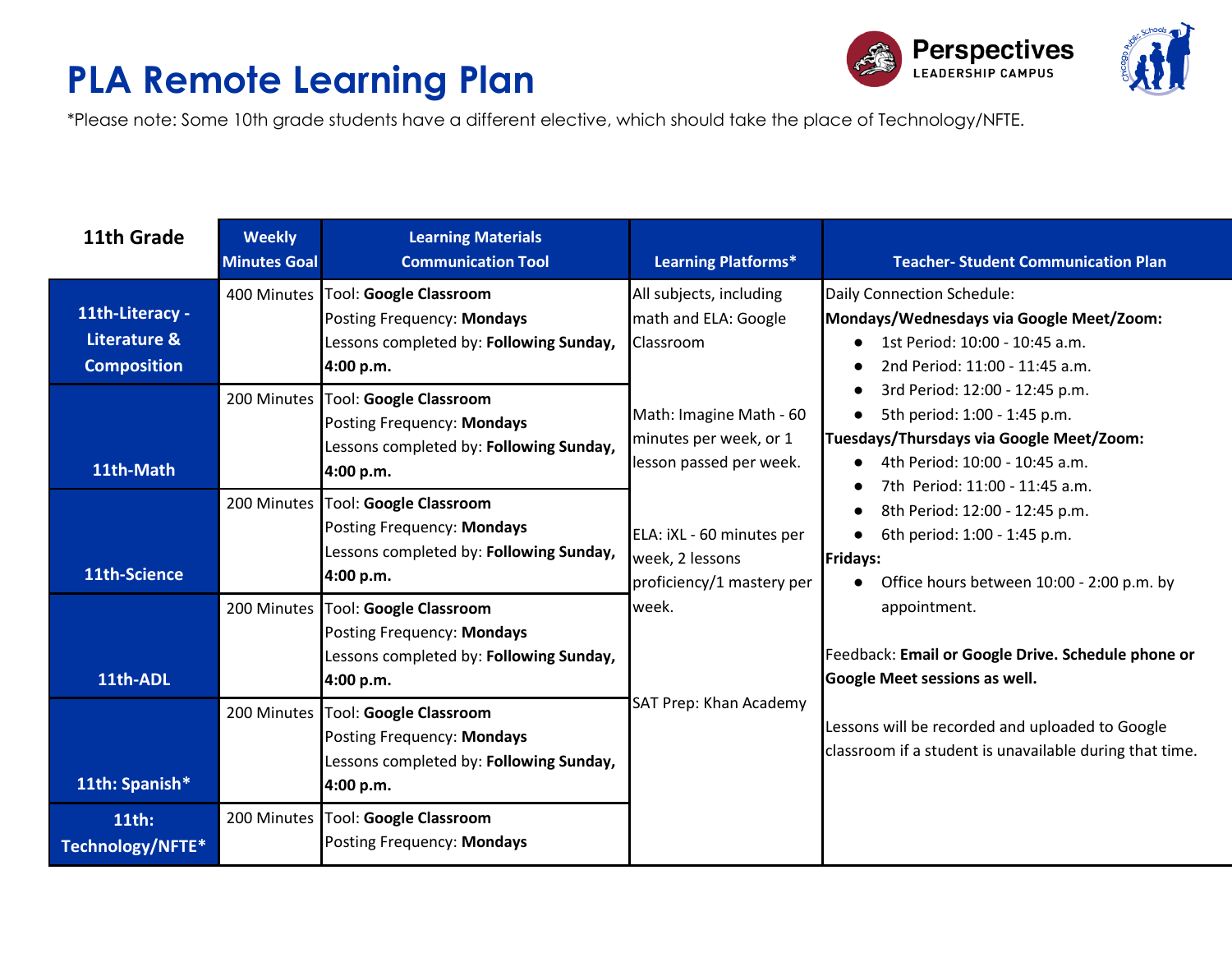



|  | Lessons completed by: Following Sunday, |  |
|--|-----------------------------------------|--|
|  | 4:00 p.m.                               |  |

\*Please note: Some 11th grade students have a different elective, which may take the place of Technology/NFTE/Spanish.

| 12th Grade                                                   | <b>Weekly</b><br><b>Minutes Goal</b> | <b>Learning Materials</b><br><b>Communication Tool</b>                                                               | <b>Learning Platforms*</b>                                                                    | <b>Teacher- Student Communication Plan</b>                                                                                                                        |
|--------------------------------------------------------------|--------------------------------------|----------------------------------------------------------------------------------------------------------------------|-----------------------------------------------------------------------------------------------|-------------------------------------------------------------------------------------------------------------------------------------------------------------------|
| 12th-Literature<br>(may be<br>AP/English 102)                | 200 Minutes                          | <b>Tool: Google Classroom</b><br>Posting Frequency: Mondays<br>Lessons completed by: Following Sunday, 4:00          | math and ELA:<br>Google Classroom                                                             | All subjects, including Daily Connection Schedule:<br>Mondays/Wednesdays via Google Meet/Zoom:<br>1st Period: 10:00 - 10:45 a.m.                                  |
| 12th-Math (Stats<br>or Pre-calculus)                         | 200 Minutes                          | <b>Tool: Google Classroom</b><br>Posting Frequency: Mondays<br>Lessons completed by: Following Sunday, 4:00          | Math: Imagine Math -                                                                          | 2nd Period: 11:00 - 11:45 a.m.<br>3rd Period: 12:00 - 12:45 p.m.<br>5th period: 1:00 - 1:45 p.m.<br>60 minutes per week, Tuesdays/Thursdays via Google Meet/Zoom: |
| 12th-ADL                                                     | 200 Minutes                          | <b>Tool: Google Classroom</b><br>Posting Frequency: Mondays<br>Lessons completed by: Following Sunday, 4:00          | or 1 lesson passed<br>per week.                                                               | 4th Period: 10:00 - 10:45 a.m.<br>7th Period: 11:00 - 11:45 a.m.<br>8th Period: 12:00 - 12:45 p.m.                                                                |
| <b>12th-Social Science</b><br>(Dual credit, World<br>Issues) | 200 Minutes                          | Tool: Google Classroom<br>Posting Frequency: Mondays<br>Lessons completed by: Following Sunday, 4:00                 | ELA: iXL - 60 minutes   Fridays:<br>per week, 2 lessons<br>proficiency/1 mastery<br>per week. | 6th period: 1:00 - 1:45 p.m.<br>Office hours between 10:00 - 2:00 p.m. by<br>appointment.                                                                         |
| 12th: Spanish*                                               | 200 Minutes                          | <b>Tool: Google Classroom</b><br>Posting Frequency: Mondays<br>Lessons completed by: Following Sunday, 4:00          | Credit Recovery:                                                                              | College/Career Learn.Plan.Succeed Counseling:<br>By appointment via phone/Google<br>Meet/Zoom daily between 9:00 - 2:00 p.m.                                      |
| 12th: Science*                                               | 200 Minutes                          | <b>Tool: Google Classroom</b><br>Posting Frequency: Mondays<br>Lessons completed by: Following Sunday, 4:00<br>Ip.m. | <b>APEX</b>                                                                                   | Complete 1 check-in email with college<br>counselor (Parker or Fisher) once per week.<br>Feedback: Email or Google Drive. Schedule phone or                       |